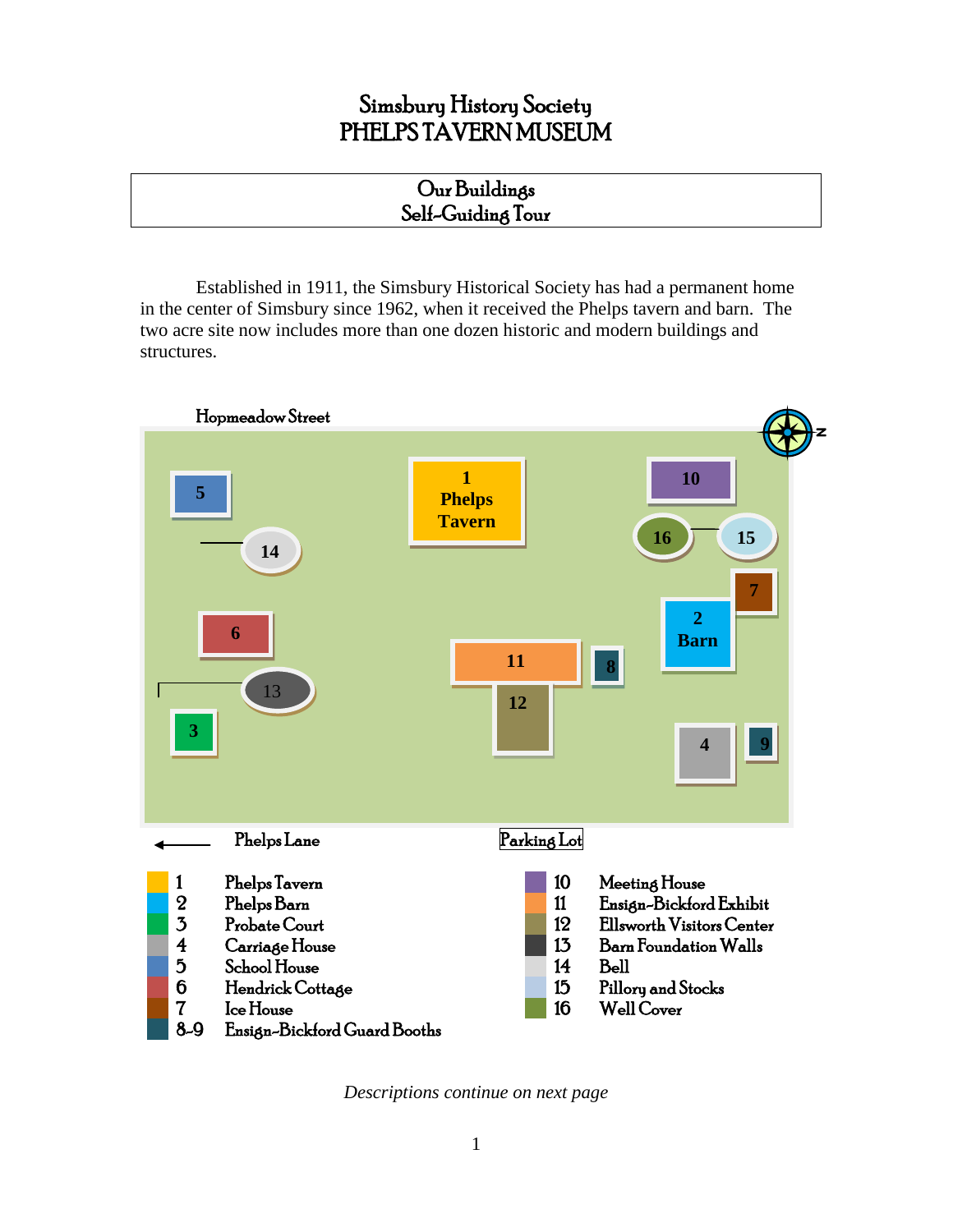#### **ORIGINAL BUILDINGS**

### 1 Phelps Tavern

The Phelps house and tavern was owned by five generations of the Phelps family for nearly two hundred years. The building served as family home, canal hotel, lodge meeting site, entertainment hall, and local tavern. From 1786 until 1849, three generations of fathers and sons, and one widow, served as tavern-keepers.

Built for Elisha Phelps in 1771, the house may include part of an earlier "dwelling" constructed by 1761. The building was a family residence until Noah Phelps, Elisha Phelps' brother, acquired the first tavern license in 1786. Charlotte Phelps ran the tavern after the death of her husband, Noah A. Phelps, in 1817. Her son Jeffery Phelps purchased the property in 1820 and ran the tavern until 1849 when he closed the business, slow since the closing of the canal in 1847, to devote himself to agriculture and other interests. The building was remodeled in 1879 and 1915 by resident family members, and remained a family home until it was acquired by the Simsbury Historical Society in 1962.

### 2 Phelps Barn

This multi-purpose barn was built in the late 1890s to keep the carriages and matched horses owned by the Phelps family. There are two box stalls and a harness room on the left and space for the carriages on the right. The hayloft overhead was probably used for storage in addition to hay. The rear addition with bark-covered rafters was built by the Historical Society in the 1960s to house the  $19<sup>th</sup>$  century peddler's wagon used by Lucius Bigelow. The wood floor, stairs to the hayloft and hayloft opening are also modern additions.

#### **RELOCATED TO SITE**

### 3 Probate Court

Probate Courts hear matters dealing with estates, adoptions, guardianships and name changes. This brick building was constructed in 1876 with support from Jeffrey O. Phelps II (1820-1899), a former probate judge. Located at 7 Wilcox Street and relocated in 1998, it is a typical and charming Victorian pattern book design. Since 2009, the building has served as the headquarters for the Simsbury Land Trust.

### 4 Carriage House

Carriage houses were built to store horse-drawn pleasure vehicles such as carriages and sleighs, their equipment and accessories. This fancy carriage house was built around 1885 for Adelaide Eno Wilcox (1840-1914) probably during the remodeling of her family home, *Elmstead*, located at 880 Hopmeadow Street. It is an interesting combination of popular Shingle and Queen Anne architectural styles.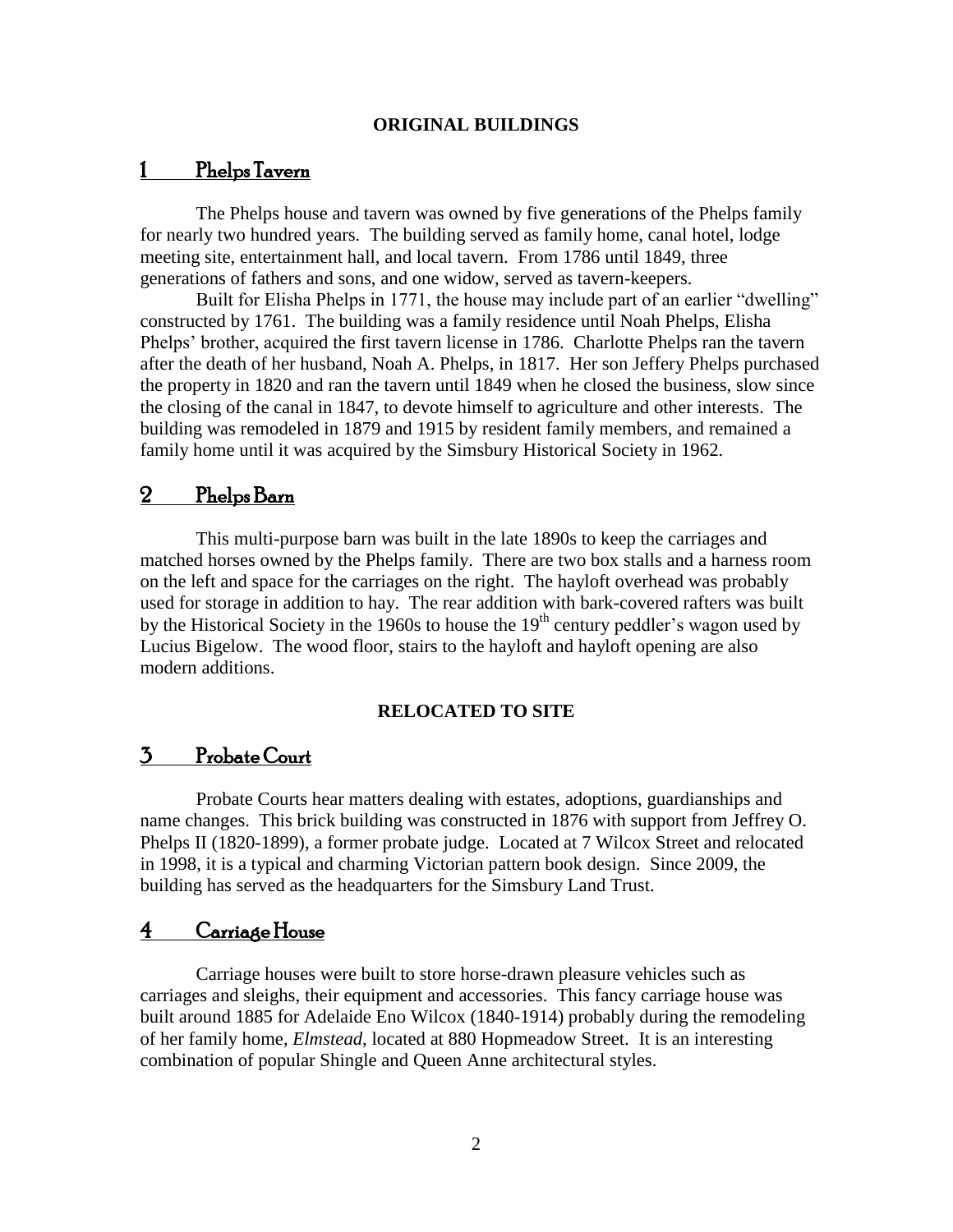### 5 School House

This school house was originally located on Tariffville Road in what is now Bloomfield. It served students in an area of Simsbury then known as Scotland. Built about 1790 on an earlier foundation and modified in 1826, the Scotland North District School served Simsbury students until 1843 when the area was annexed to the Town of Bloomfield. The building served as a district school until 1933 when it was converted into a single family home. It was acquired by the Simsbury Historical Society and moved to its present location in 1970.

## 6 Hendrick Cottage

The exact age of this charming, gambrel-roofed house has not been determined, but it undoubtedly dates from the 1790s or earlier. Originally located at what is now 25 West Street, Simsbury, this center-chimney building remained in the Belden family from 1813 until 1958. It was probably built, or an existing structure much modified, in 1795 when Calvin Barber was contracted by John Poisson to build a chimney and stone foundation for his new "Dwelling House" in Simsbury. Hendrick Cottage is named for Fanny Josephine Pomeroy Hendrick (1862-1962), the last family member to occupy the building.

## 7 Ice House

Ice houses large and small were common sights in the 1800s; they stored big blocks of ice cut from rivers or lakes. This ice house was built in 1889 for Lemuel Ellsworth (1840-1917) who lived at 740 Hopmeadow Street here in Simsbury. This ice house held more than 40 tons of ice cut from a man-made pond on East Weatogue Street every winter.

## 8-9 Ensign-Bickford Guard Booths

These octagonal booths or stations were used at the Ensign-Bickford manufactory site in Simsbury. Because the company handles and produces explosives, strict security and safety measures are maintained. Anyone entering the site checked in with uniformed guards. Additionally, Ensign-Bickford employees were required to deposit their cigarettes and matches until after their work shift!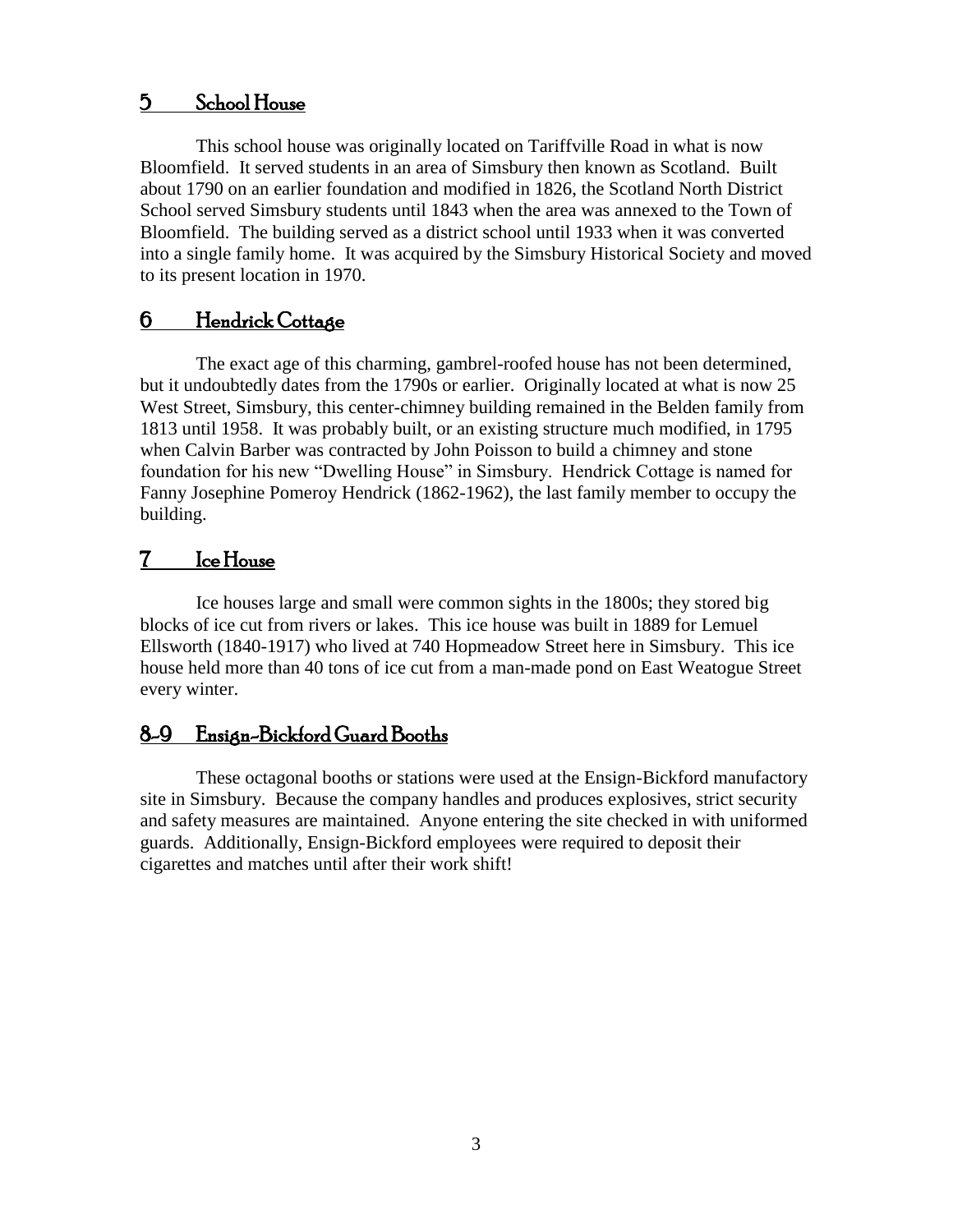#### **CONSTRUCTED ON SITE**

### 10 Meeting House

This reproduction meeting house was built in 1970 to serve as the Simsbury Tercentenary Celebration headquarters. The design is based on a  $17<sup>th</sup>$  century Englishstyle reproduction built in 1935 to celebrate the State of Connecticut Tercentenary. Our reproduction includes several windows and the door of the 1935 structure. Early New England meetinghouses were used for religious services and town meetings. The first meeting house in Simsbury was built in 1683 on Hopmeadow Street and was located near the present center gate of Simsbury Cemetery.

### 11 Ensign-Bickford Exhibition

The Ensign-Bickford Company is responsible for the early manufacture and widespread use of the safety fuse in America. Developed in 1831 by Cornishman William Bickford, the *Miner's Safety Fuse* was introduced to Farmington Valley mining operations in 1836. Simsbury production began in 1837. Joseph Toy joined the company in 1839 and set up his own manufactory, Toy, Bickford & Company, along Hop Brook in 1851. After Toy's death in 1887, the company added the name of his son-in-law and successor Ralph Hart Ensign.This exhibition building was constructed in 1966 with native stone from the former Belden Mansion ice house, once located on West Street, to house the donated Ensign-Bickford Collection of early safety fuse manufacturing equipment.

### 12 Ellsworth Visitors Center

The Ellsworth Visitors Center serves as a year-round program space for the Historical Society and greater Simsbury community. Easily accessed from the lower parking area, it houses the Research Library and Archive, Museum Shop, and rest rooms. It was constructed through the generous support of the Ensign-Bickford Foundation in 1966 and named in honor of the local family.